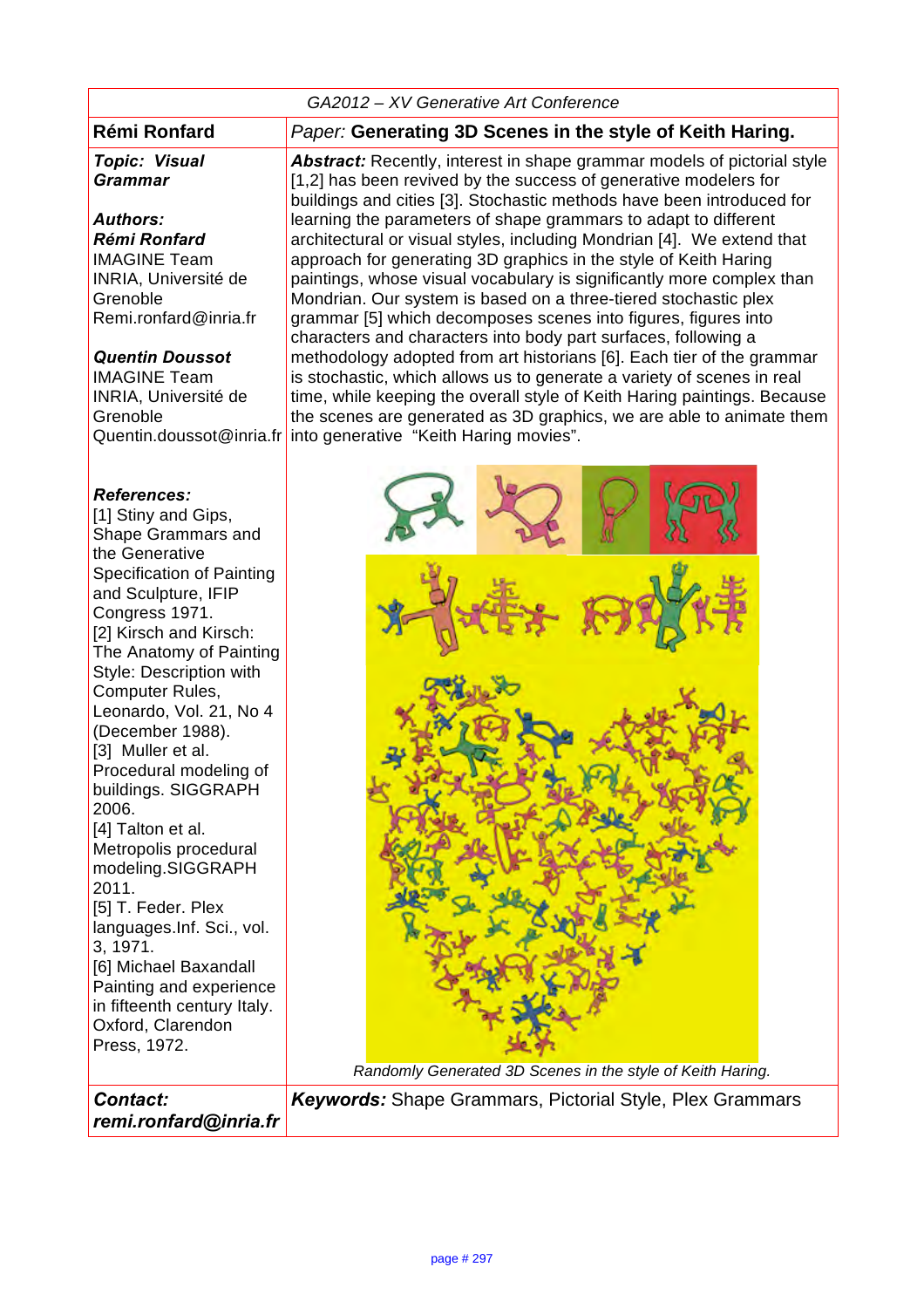# **Generating 3D Scenes in the style of Keith Haring.**

**Rémi Ronfard, Quentin Doussot** *IMAGINE team, INRIA, LJK Grenoble, France*



Abstract: Recently, interest in shape grammar models of pictorial style has been revived by the success of generative modelers for buildings and cities. Stochastic methods have been introduced for learning the parameters of shape grammars to adapt to different architectural or visual styles, including Mondrian. We extend those recent approaches for generating 3D graphics in the style of Keith Haring paintings, whose visual vocabulary is significantly more complex than Mondrian. We propose a four-tiered stochastic plex grammar which decomposes scenes into figures, figures into bodies, bodies into body parts, and body parts into surfaces. Each tier of the grammar is stochastic, which allows us to generate random variations of scenes while keeping the overall style of Keith Haring paintings. Because the scenes are generated as 3D graphics, we are able to animate them into generative "Keith Haring movies".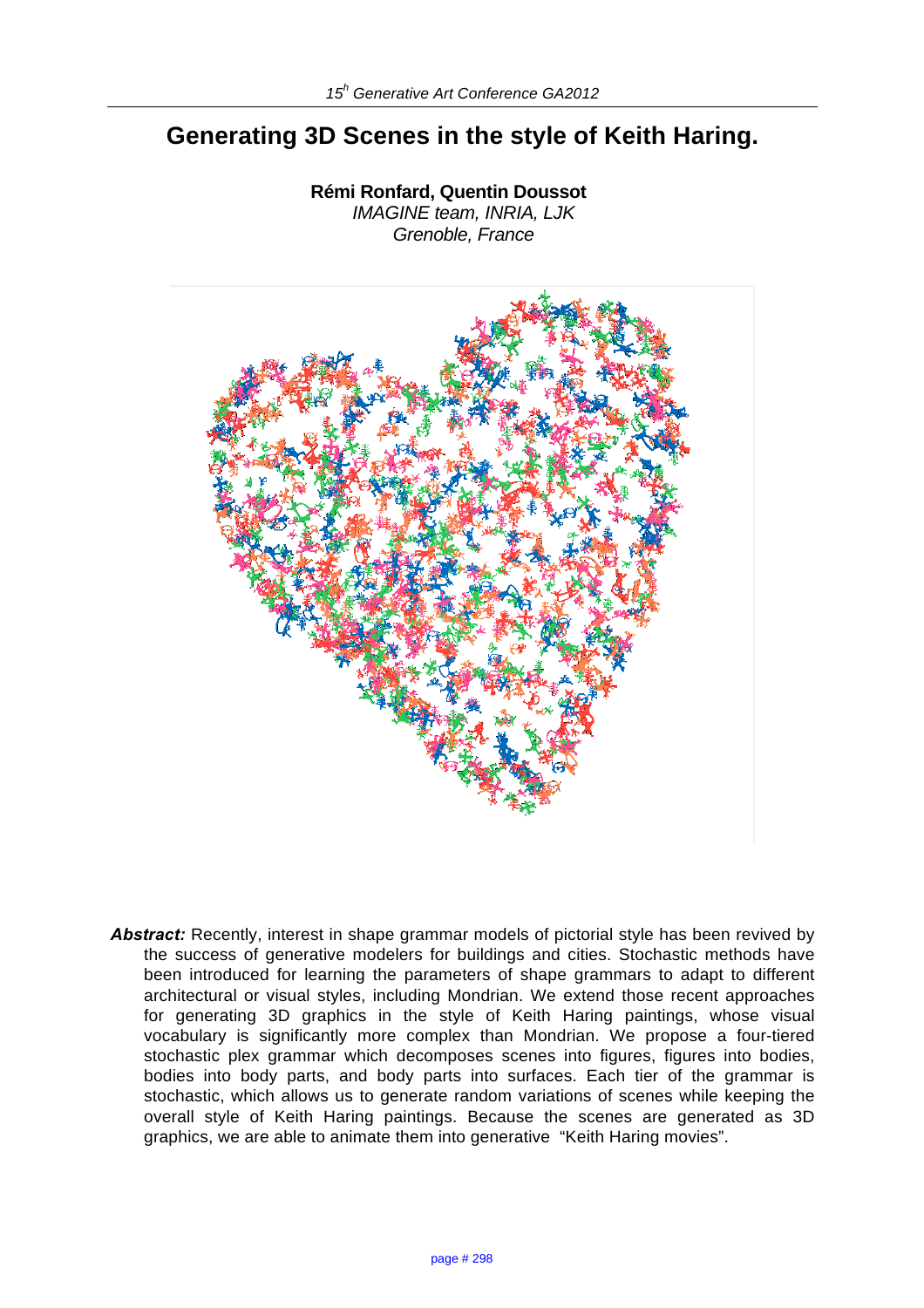# **1. Introduction**

Recently, interest in shape grammar models of pictorial style [1] has been revived by the success of generative modelers for buildings and cities [2]. Stochastic methods have been introduced for learning the parameters of shape grammars to adapt to different architectural or visual styles, including Mondrian paintings [4].

# **2. Stochastic Plex Grammars**

Traditional string grammars are not adequate for building two-dimensional or threedimensional structures. Shape grammars were introduced by Stiny and Gips [1] as a general framework for such cases, including painting and sculpture. Interest in shape grammars has been revived with spectacular results in procedural generation of cityscapes and architectural building using specialized CGA grammars [2]. Such grammars have also been extended to humanoid figures [3,4].

In this work, we use plex grammars [5] rather than CGA grammars, because they are better suited for modelling complex figures with arbitrary connections between elements, which are typical of the Keith Haring style.

As introduced by Feder [5], plex languages use a vocabulary of terminal and nonterminal *plex structures* with an arbitray number of *attaching points*. Plex grammars describe the inter-connections of plex structures in any given plex language. Typically, a plex structure A with NA attaching points can be composed with another plex structure B with NB attaching points to build a higher-level plex structure C with NC attaching points (NC < NA+NB). The plex grammar rule for such a transformation includes a list of *joints* (connecting attaching points) and *tie-points* (non connecting attaching points).

A stochastic plex grammar assigns a probability to each rule in the grammar and a probability over the list of joints and tie points in the rule. This is especially suited to the modelling of Keith Haring figures, where body parts can be inter-connected almost interchangeably. A stochastic plex grammar can also assign probabilities over other free parameters of each rule, for instance the relative distances, orientations and sizes of the left-hand side and right-hand side plex structures, but also their colors, shapes and textures.

In this work, we manually created production rules from a sample of Keith Haring paintings available on the internet. We computed empirical rule probabilities by manually labelling the grammar constituents in each paintings and counting how many times each rule was used. We also computed empirical joint probabilities by counting how many times each joint was used in its parent rule. We used the normalized counts as probabilities in all cases.

Similarly, we computed histograms of the distances, orientations, sizes, colors, shapes and textures observed in those paintings, and used the normalized histogram values as probabilities.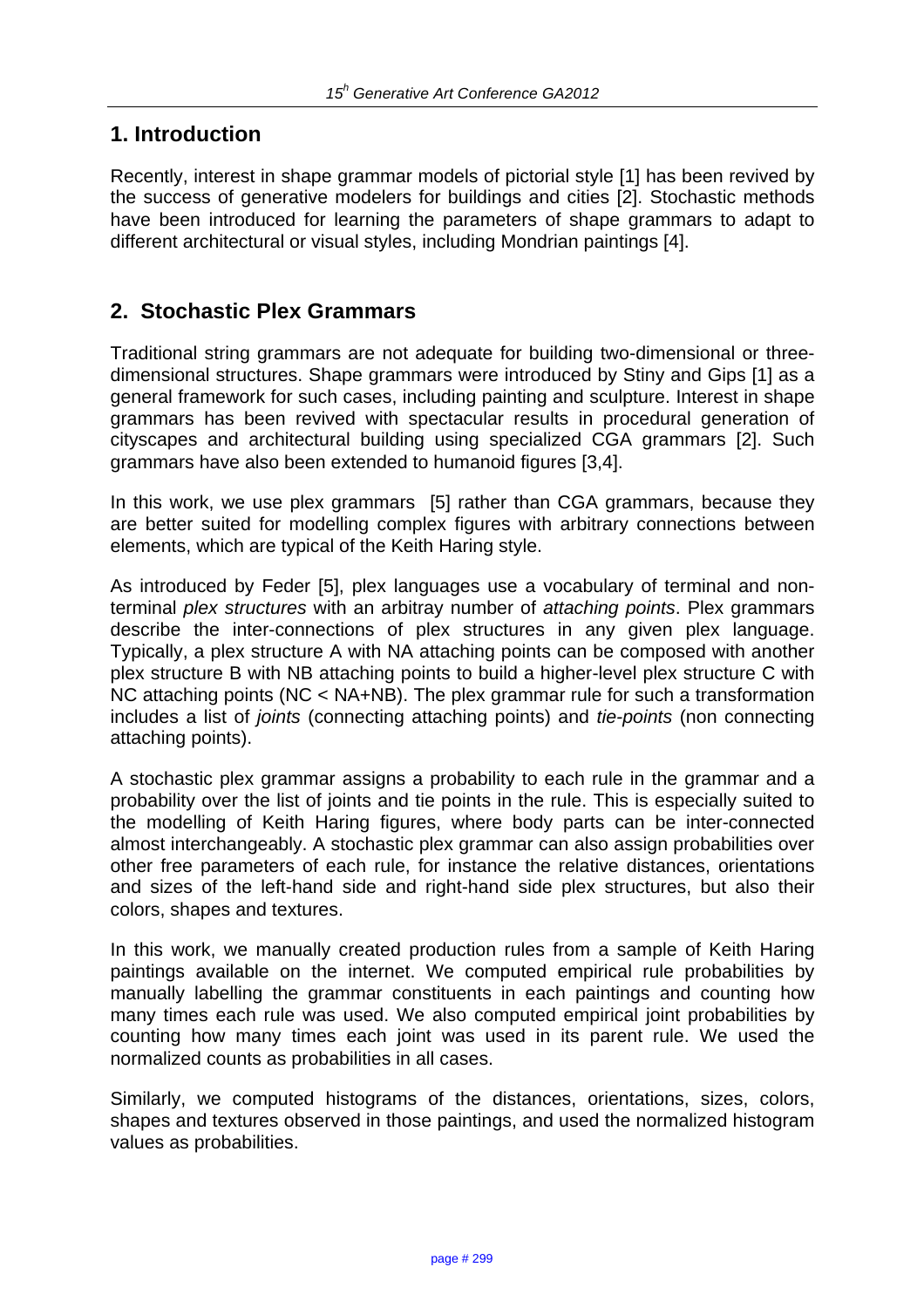# **3. The Grammar of Keith Haring Paintings**

The use of shape grammars for describing the structure of paintings goes back to at least two important papers by Kirsch and Kirsch [6] and Lauzanna et al [7] in the same issue of the Leonardo journal in 1988. This pioneering work was illustrated with examples of automatically-generated paintings in the styles of Miro and Kandinski.

More recently, Talton et al. extended the approach to stochastic grammars for generating random paintings in the style of Mondrian [3]. Their approach introduced the use of Metropolis sampling for choosing more aesthetic productions from a large number of randomly generated paintings according to a hand-tuned preference function.

We extend that approach for generating 3D graphics in the style of Keith Haring paintings [11] whose visual vocabulary is significantly more complex than Mondrian. Our system is based on a four-tiered stochastic plex grammar, which decomposes scenes into figures, figures into bodies, bodies into body parts, and body parts into surfaces.

Interestingly, such structural decompositions of paintings appear to have a long tradition among art historians, starting with Alberti in 1453 [7]. According to Baxandall, such structural descriptions were originally adapted from humanist rhetoric, which praised the composition of words into propositions, clauses and sentencess [8]. Hence, Alberti praised the composition of surfaces into body parts, bodies and paintings.

What makes Keith Haring especially interesting in this context is that his paintings provide a systematic and exhaustive exploration of the combinatorial possibilities of composing figures with bodies and body parts, into very large paintings and murals. Incidentally, the combinatorial nature of Haring's style has recently been spectacularly illustrated with a 17′ x 6′ puzzle comprised of a 32,256 pieces [16].

We now turn to a tier-by-tier description of our grammar of the Keith Haring style.

#### **3.1 Surfaces to body parts**

The first tier in our Keith Haring grammar contains rules for composing surfaces into body parts. We build torsos, arms, legs and heads by assembling together tubular surfaces, as follows: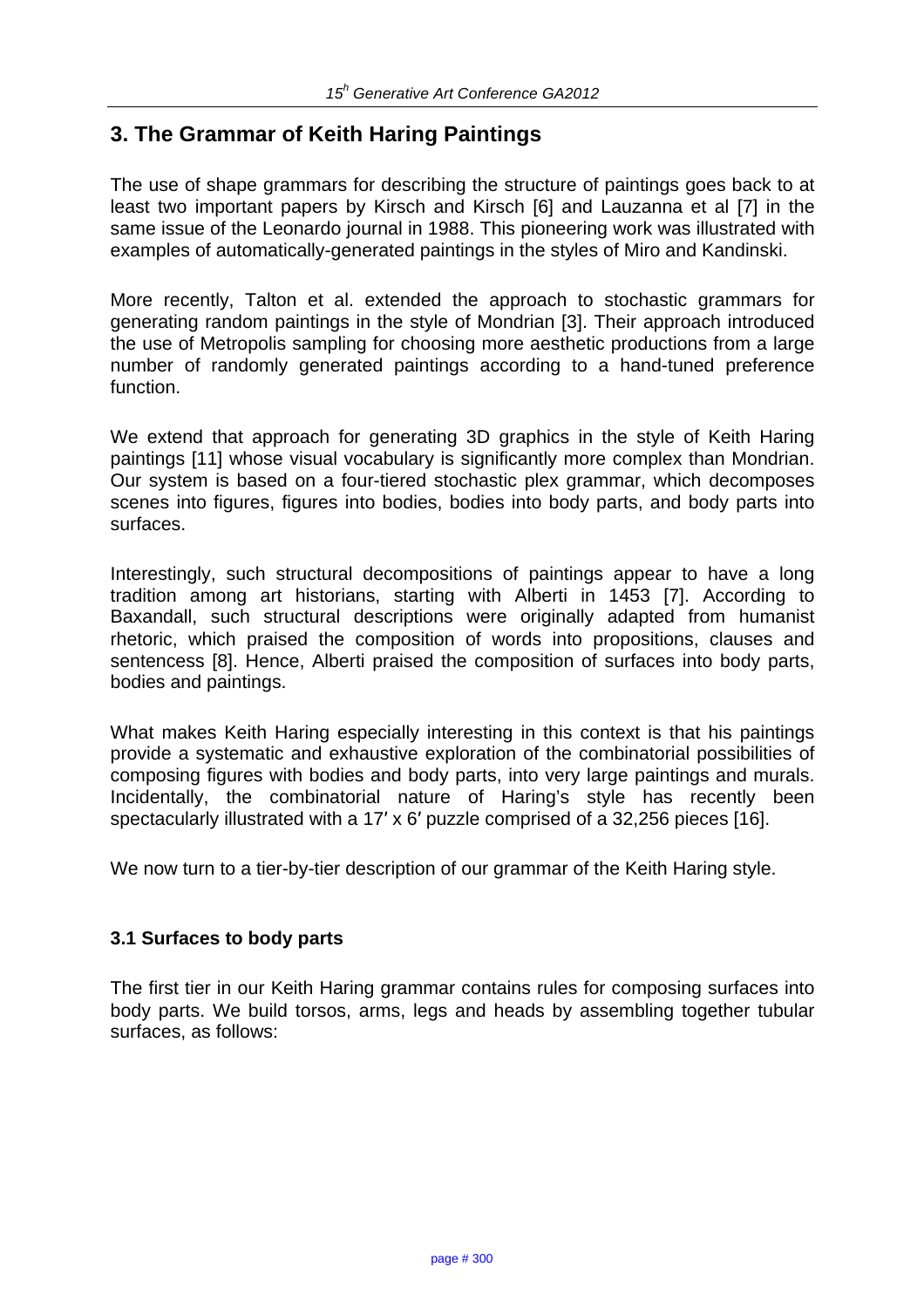

*arm -> pipe(biceps) artic(1.7) pipe(forearm) hand (10xx,x10x,xx10) (0xxx)*

*leg -> pipe(thigh) artic(0.5) pipe(calf) foot (10xx,x10x,xx10) (0xxx)*

### 3.2 Body parts to bodies

The second tier in our Keith Haring grammar contains rules for composing body part surfaces into characters. The plex production rule for building a body is presented below.



*body(x,y,c) -> torso(x,y,c,0.78,0.78,0.5,0.78) arm arm leg leg head (00xxxx,1x0xxx,2xx0xx,3xxx0x,4xxxx0)*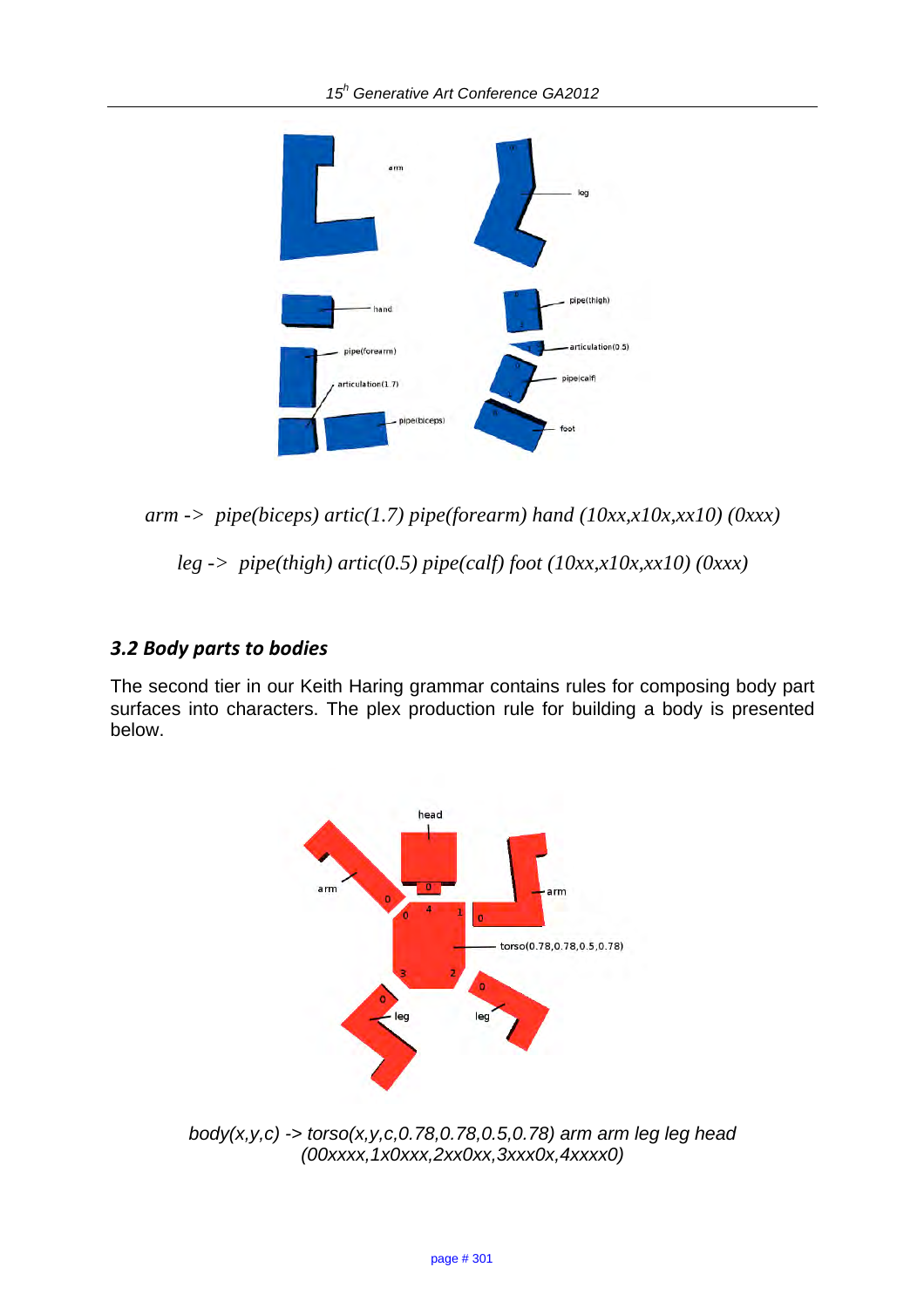Special cases are the *open body*, where the arms contain attaching points that can connect with other bodies; the *looping body*, where the arms are connected together; the *headless body* and the *open trunk*, where the torso contains multiple attaching points that can connect to other bodies (see accompanying figures).



*openbody(x,y,c) -> torso(x,y,c,...) pipe(biceps) pipe(biceps) leg leg head (00xxxx,1x0xxx,2xx0xx,3xxx0x,4xxxx0) (x1xxxx,xx1xxx)* 



*looping body(x,y,c) -> openbody(x,y,c) epsilon (01,10)* 



*headlessbody(x,y,c) -> torso(x,y,c,...) arm arm leg leg pipe(neck) (00xxxx,1x0xxx,2xx0xx,3xxx0x,4xxxx0) (xxxxx1)*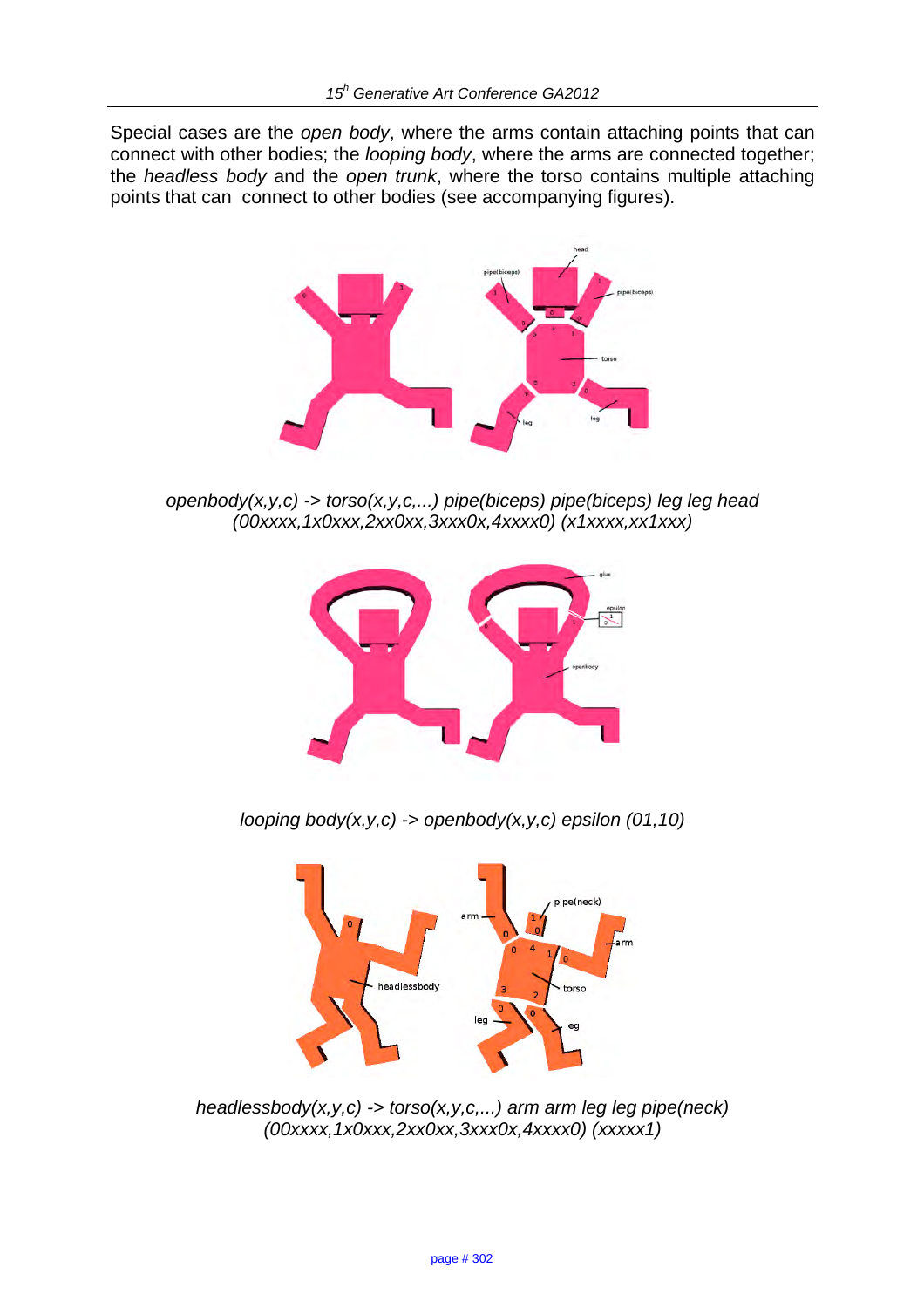

*opentrunk(x,y,c) -> opentorso(x,y,c,...) arm arm leg leg* 

*(00xxx,1x0xx,2xx0x,3xxx0) (4xxxx,5xxxx)* 

#### **3.3 Bodies to figures**

The third tier in our Keith Haring grammar contains rules for composing characters into figures. This tier demonstrates the creativity of Keith Haring with a large number of figures including couples, triplets, columns, bridges which can be combined together recursively.



*couple(x,y,c) -> openbody(x,y,c) openbody (01,10)*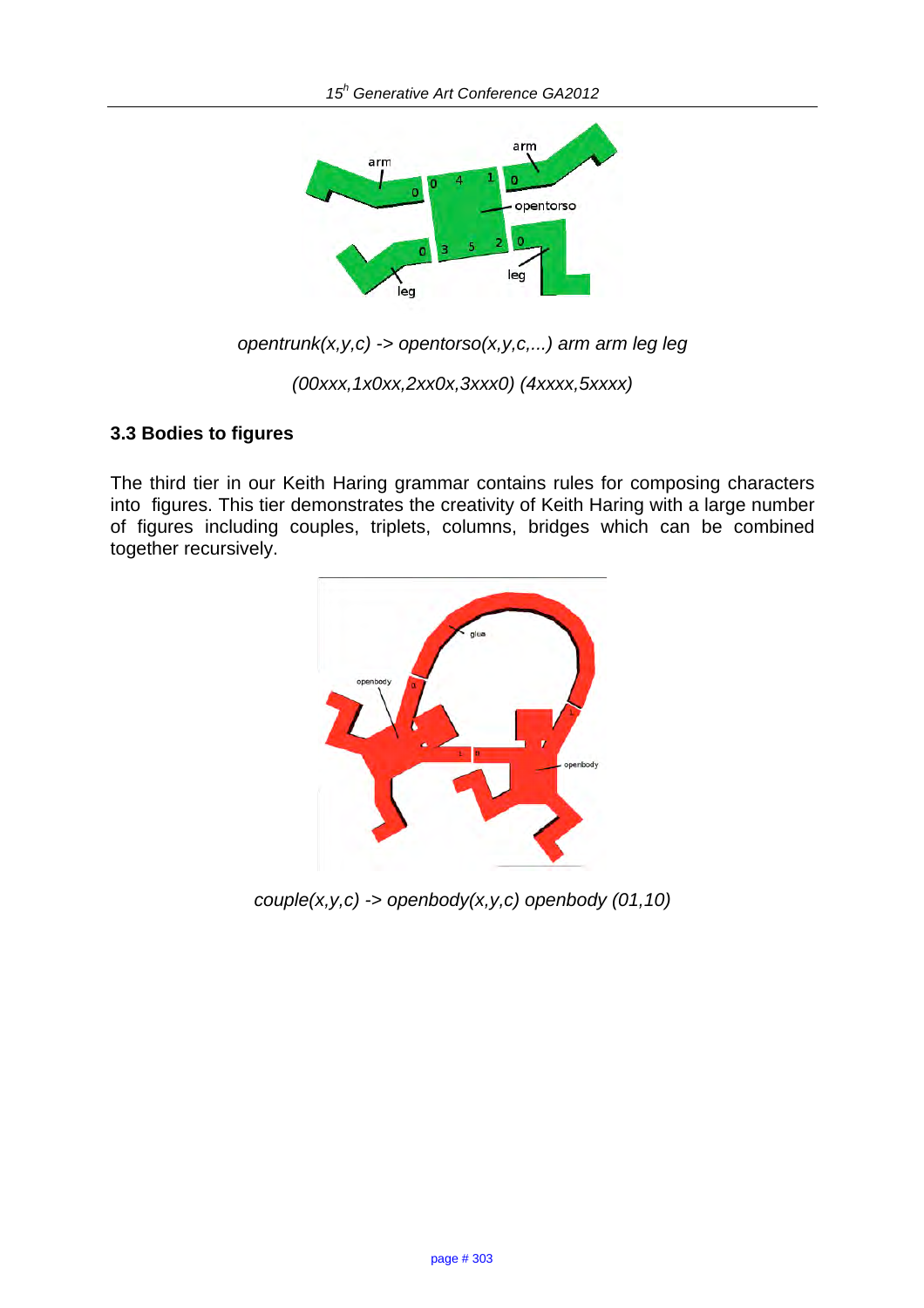

*triplet(x,y,c) -> openbody(x,y,c) openbody openbody (01x,x01,1x0)* 

Chains are recursive structures built along the same lines ; loops are closed chains. Columns are another recursive structure characteristic of Keith Haring.



*opentrunk(x,y+scale\*0.14,c,scale\*0.8) opentrunk(x,y+scale\*0.26,c,scale\*0.64) head (01xx,x01x,xx00)*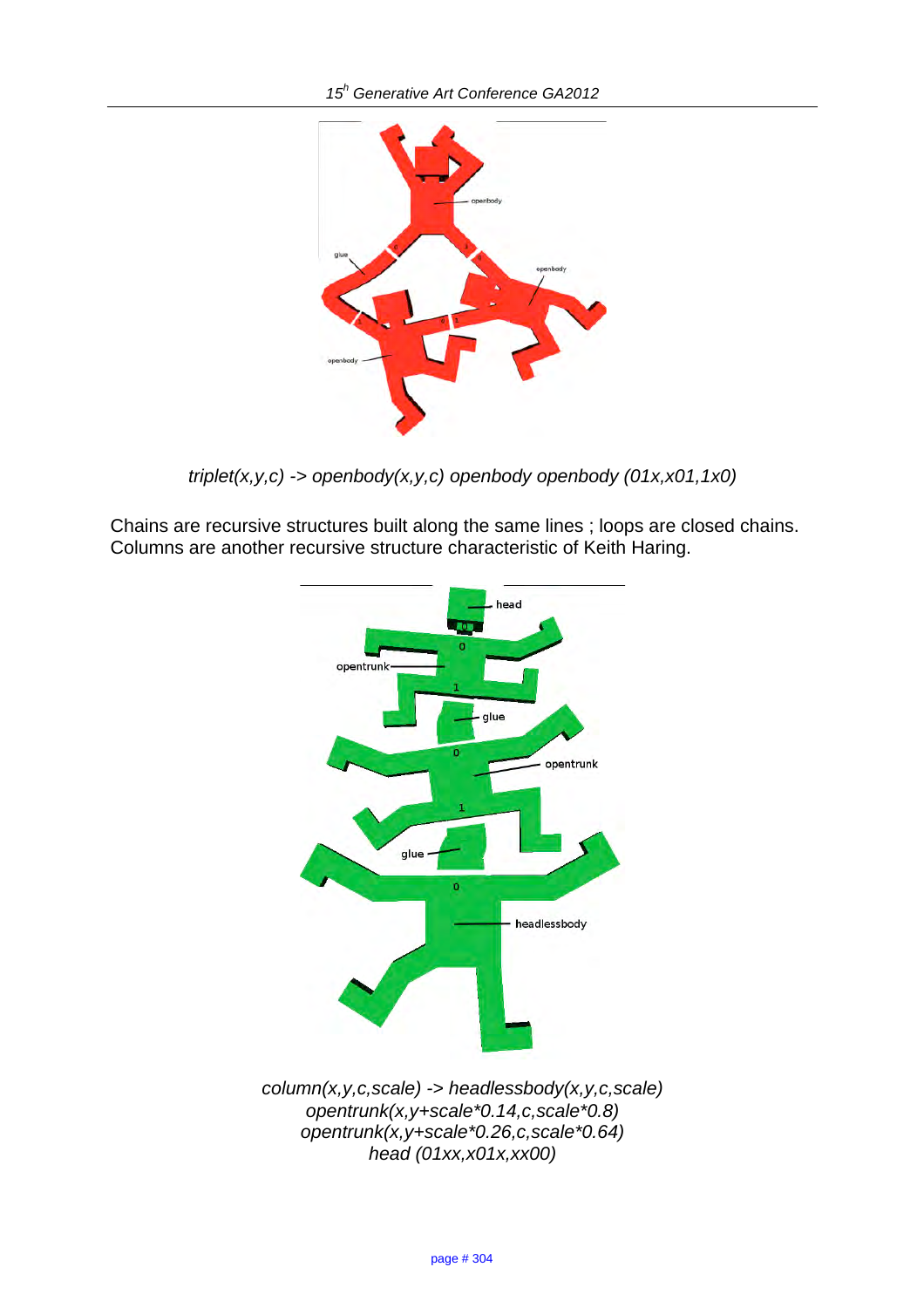#### **3.4 Figures to scenes**

The fourth tier in our Keith Haring grammar contains rules for composing figures into 3D scenes. In our implementation, we only use planar figures and we place each figure by choosing the 3D location of the figure's origin and the 3D orientation of the figure's plane in camera coordinates.



# **4. Scene Generation**

In this section, we describe how we use our grammar to randomly generate novel paintings and movies in the style of Keith Haring. Each novel scene is generated by randomly choosing rules that maximize the score of the panting with respect to a predetermined goal.

#### 4.1 **Generative paintings**

We create novel paintings in the style of Keith Haring by generating a 3D scene and rendering it from a single viewpoint. In the following figure, we used a dart-throwing algorithm [10] to fill the planar shape of a heart with randomly generated figures without crossing or occlusion. In future work, we are planning to further extend the algorithm to also take into account other objective functions, including aesthetic or narrative goals, following the general approach proposed by Talton et al [3].

#### 4.2 **Generative movies**

We can create movies in the style of Keith Haring by generating a 3D scene, then moving the camera and rendering the scene from the camera's viewpoint. We can also create animated movies in the style of Keith Haring by generating a 3D scene and changing it at every frame. This can be done in any different ways by inserting, deleting and moving figures relative to the scene ; by inserting, deleting and moving bodies relative to their parent figures ; or by inserting, deleting and moving body parts relative to their parent bodies. At this point, such transformations are chosen manually.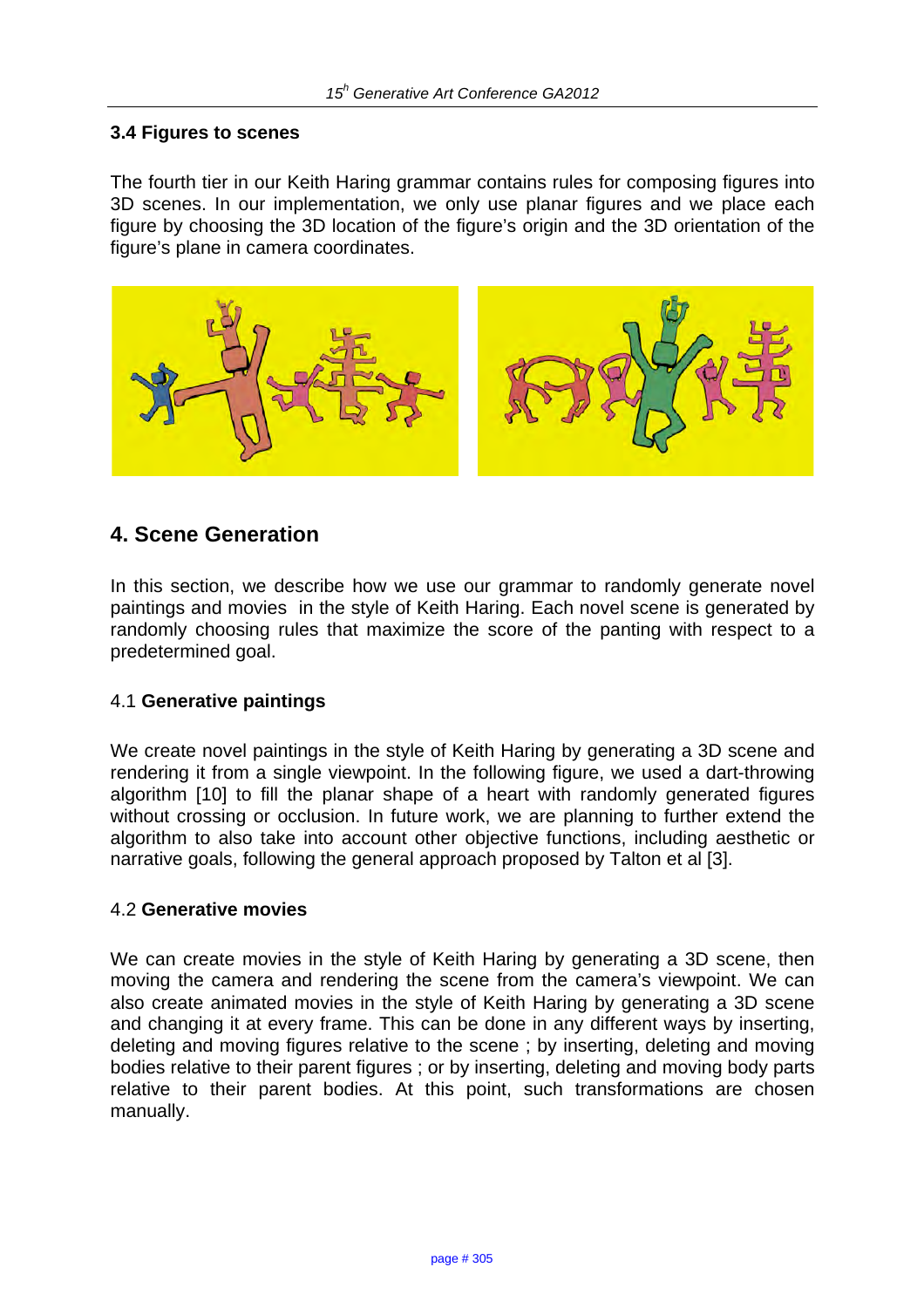

#### *5.***Conclusion**

In this paper, we have presented stochastic plex grammars as a generic framework for representing the paintings and murals of Keith Haring and we have used that framework for generating random 3D scenes in the same style. Plex grammars appear to be ideally suited for the task. In future work, we would like to extend our approaches to other painting and sculpting styles. Another interesting avenue for future research is the generalization of stochastic plex grammars to *animation grammars* with rules describing how 3D shapes should be inserted, deleted and moved in the temporal domain to produce 3D movies.